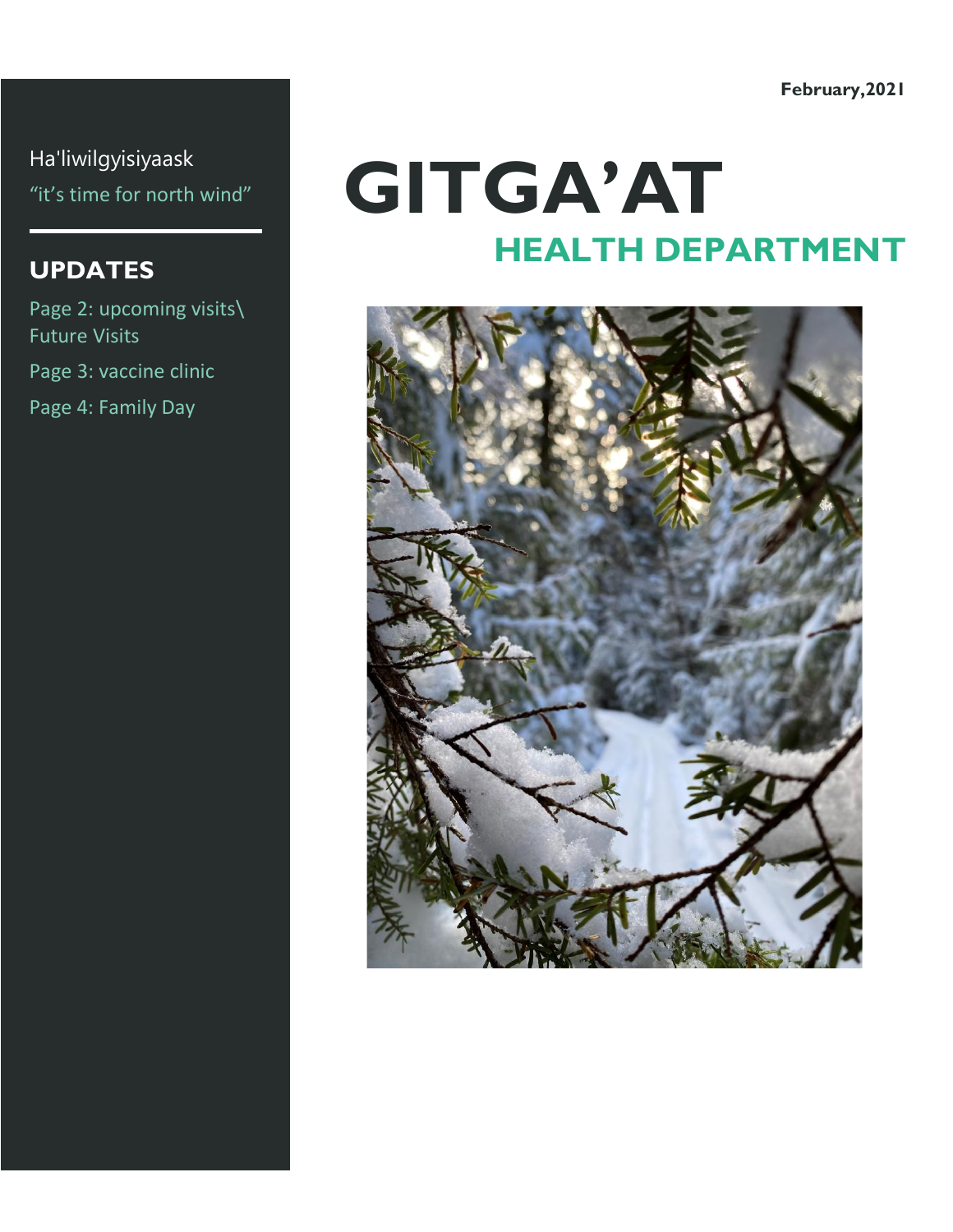*Safety and services have been a tricky balance during the whole time of the pandemic. It can end up being harmful to completely cut off certain services to try and be safe. SO certain health services will continue to prevent any worsening health problems. Having those providers come here is less risky than sending several people out at this time. So, the following services are up and coming and will be provided here:*

#### **Upcoming Visit for Sophie Harrison**

Dr. Harrisons Next scheduled in community, she will be available for appointments. February  $16<sup>th</sup> - 18<sup>th</sup>$  2021 (Dr. Harrison Is also available for zoom appointments).

#### **Upcoming visit for Chris Carr**

Chris Carr Will in community February 18<sup>th</sup> until February 22<sup>nd</sup>, 2021 She will be available throughout the weekend.

#### **Zoom Appointments with Marlaina**

Marlaina our children's counsellor is available over zoom from February 15<sup>th</sup> -19th 2021

#### **Dental**

Dr. Falk will be here in April 2021 Dates TBA.

**if you would like to schedule an appointment call the health center and we help you over the telephone or email. Both listed below.**

*Telephone: 250-841-2556 or email: hdreception@gitgaat.ca*

## **Chris Carr**

# **Marlaina**

**Dr. Falk**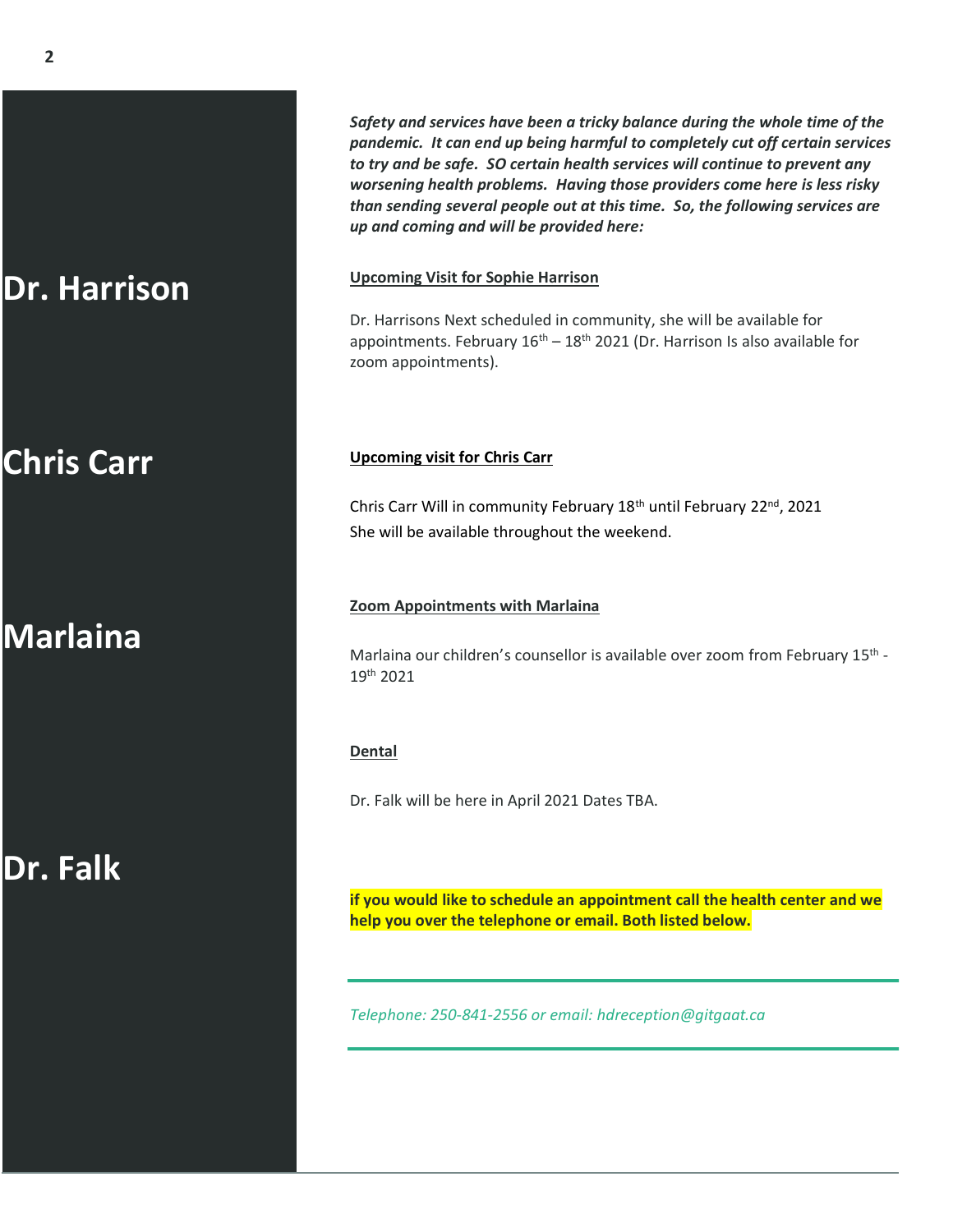### **Covid-19 / Moderna Vaccine**

Thank you everyone who came to protect yourself, your family, and this community by getting the Covid-19 Vaccine. 84% of those 18yrs and older in this community have been vaccinated! (Which is 56% of the entire community).

We are so very lucky to be one of the first communities to get the vaccine, and the first one to have second doses done! (Do not worry, we are still arranging for the last few people that need dose 2 still).

It came just in time before the virus hit our region. Stay safe out there everyone and remember to continue to follow the public health guidelines to protect those unable to get vaccinated at this time.

On the next page you can find shots from the clinic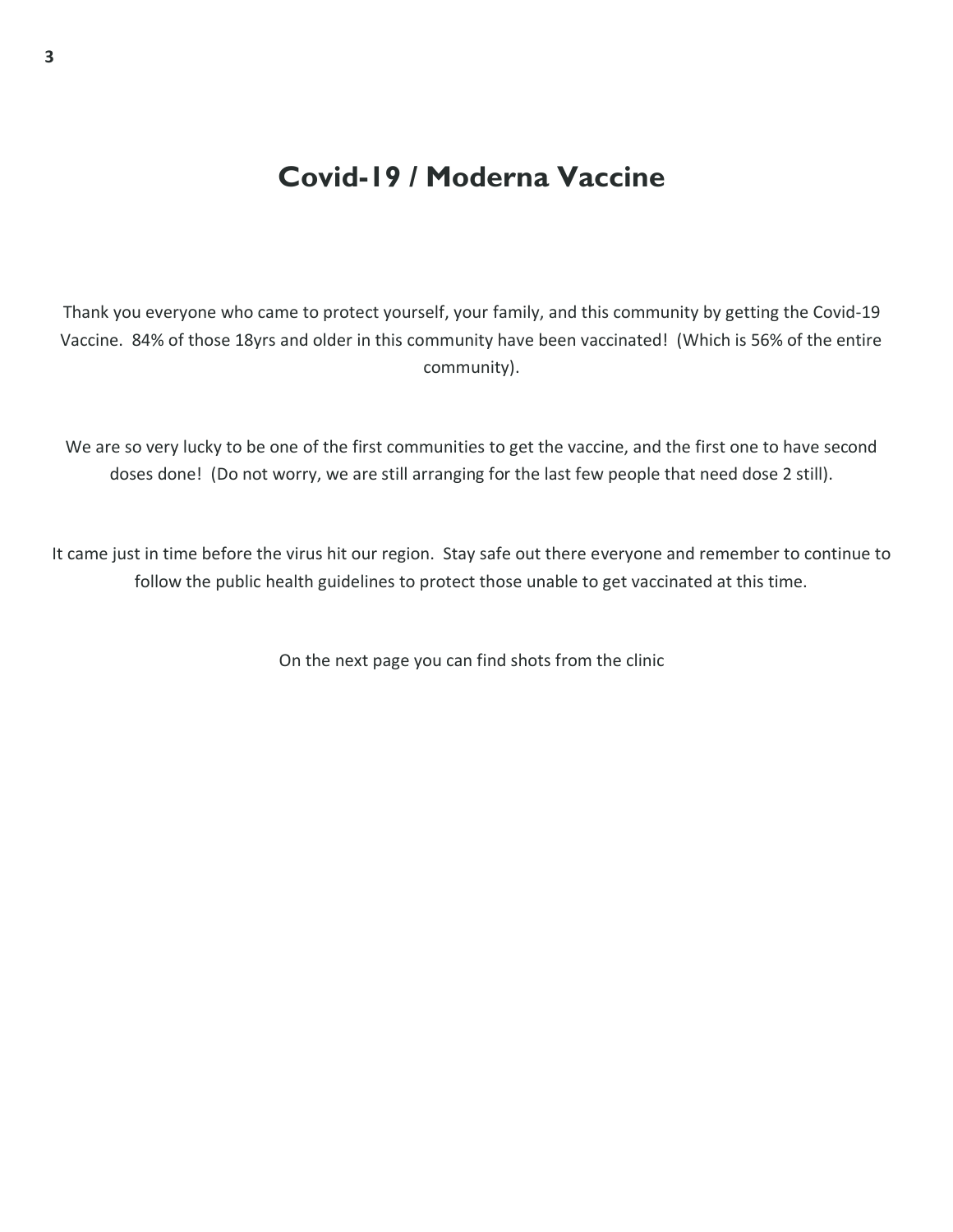# **Vaccine clinic Photo Galle**